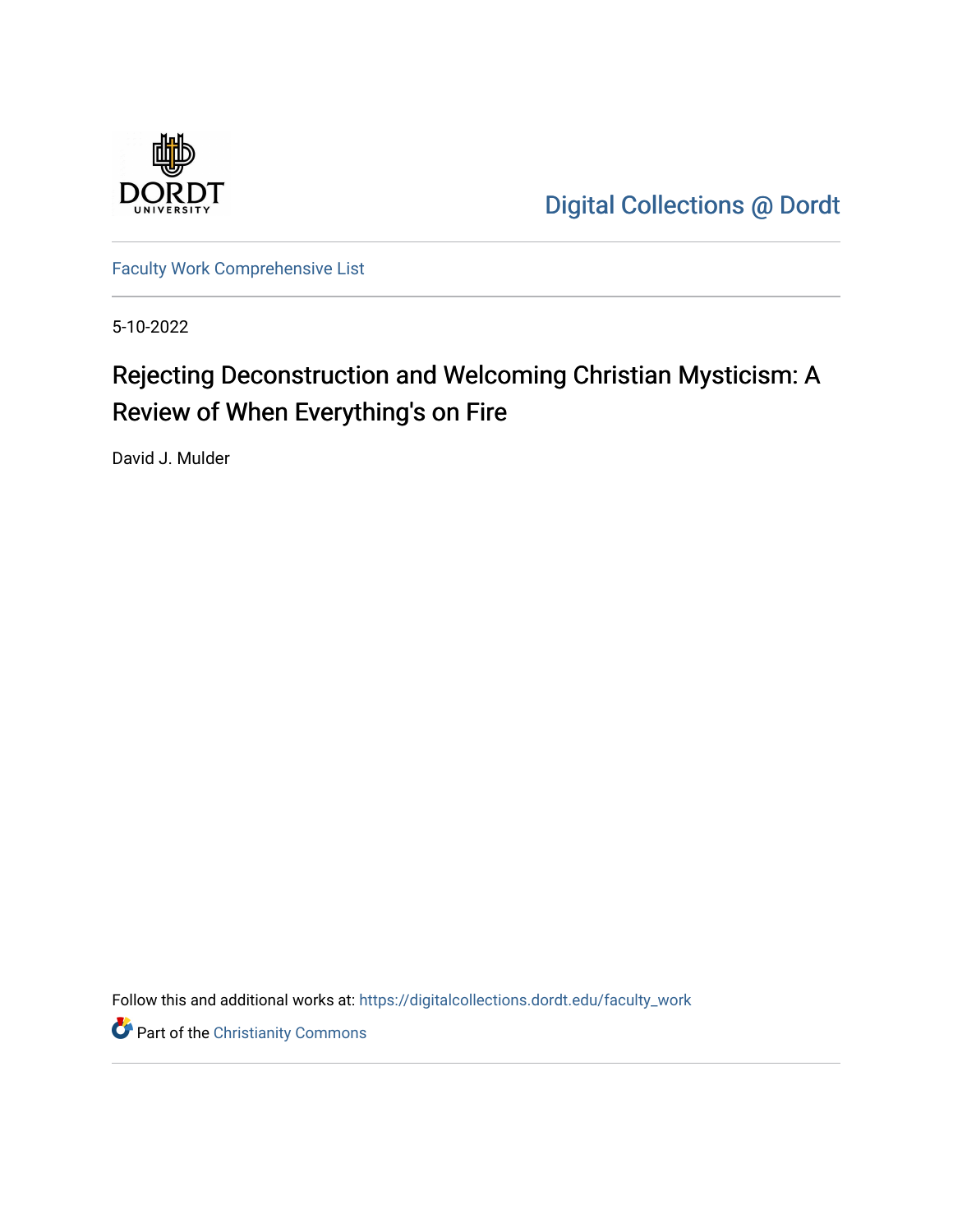## Rejecting Deconstruction and Welcoming Christian Mysticism: A Review of When Everything's on Fire

#### Abstract

"This book is an invitation for us to recall and experience the history and tradition of the church that extends far back beyond the modern age."

Posting about the book When Everything's on Fire from In All Things - an online journal for critical reflection on faith, culture, art, and every ordinary-yet-graced square inch of God's creation.

[https://inallthings.org/rejecting-deconstruction-and-welcoming-christian-mysticism-a-review-of-when](https://inallthings.org/rejecting-deconstruction-and-welcoming-christian-mysticism-a-review-of-when-everythings-on-fire-faith-forged-from-the-ashes/)[everythings-on-fire-faith-forged-from-the-ashes/](https://inallthings.org/rejecting-deconstruction-and-welcoming-christian-mysticism-a-review-of-when-everythings-on-fire-faith-forged-from-the-ashes/) 

#### Keywords

In All Things, book review, When Everything's on Fire, faith, forged, ashes, Brian Zahnd

#### **Disciplines**

**Christianity** 

#### **Comments**

[In All Things](http://inallthings.org/) is a publication of the [Andreas Center for Reformed Scholarship and Service](http://www.dordt.edu/services_support/andreas_center/) at Dordt [University](http://www.dordt.edu/).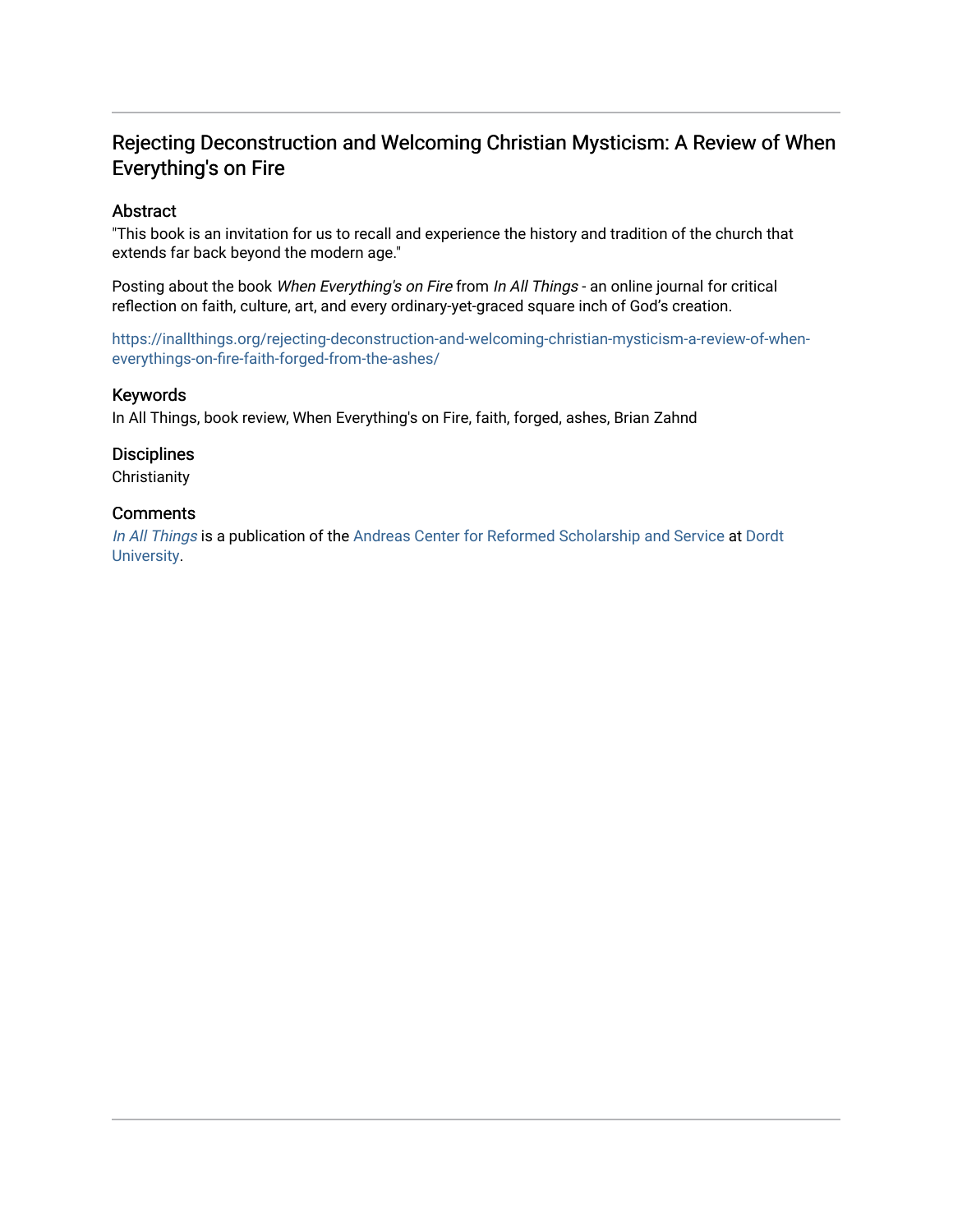# **Rejecting Deconstruction and Welcoming Christian Mysticism: A Review of** *When Everything's on Fire*

## **[Dave Mulder](https://inallthings.org/author/dave-mulder/)**

## **May 10, 2022**

**Title: When Everything's on Fire: Faith Forged from the Ashes Author:** Brian Zahnd **Publisher:** IVP **Publishing Date:** November 9, 2021 **Pages:** 192 (Hardcover) **ISBN:** 978-1514003336

It seems to me that in the past couple of years, everyone in the evangelical world is talking about "deconstruction". I hear about deconstruction on popular Christian podcasts, in reports from Christian news organizations, and from Christian thought leaders and personalities in their tweets and social media posts. Some are decrying deconstruction as theological liberalism infecting the church and turning people away from an authentic faith in Jesus. Others are celebrating deconstruction as a way of *reinvigorating* the church. Some seem to think that deconstruction is just a normal part of contemporary Christian faith practices; a response to the cultural, political, and public health madness of the past few years. Others seem to be applying the label of deconstruction as a dog whistle to signal political liberalism among Evangelicals. Still others use deconstruction to mean abandoning Christianity entirely. And some—like me have been trying to see things with some nuance, recognizing that different people are using the word "deconstruction" to mean very different things. Perhaps this is why I found Brian Zahnd's book *When Everything's on Fire: Faith Forged from the Ashes* to be so meaningful for speaking to the current cultural moment.

## Brian Zahnd

Zahnd serves as pastor of Word of Life Church in St. Joseph, Missouri, and has authored several books about following the way of Jesus. *When Everything's on Fire* is written with a pastor's heart, and a prophetic message, and a poetic voice. Zahnd clearly loves Jesus, cares for the church, and writes to encourage and inspire. His purpose for the writing of this book is straightforward: "I have a simple mission statement: to help make Christianity possible for my grandchildren and their generation" $\frac{1}{1}$ .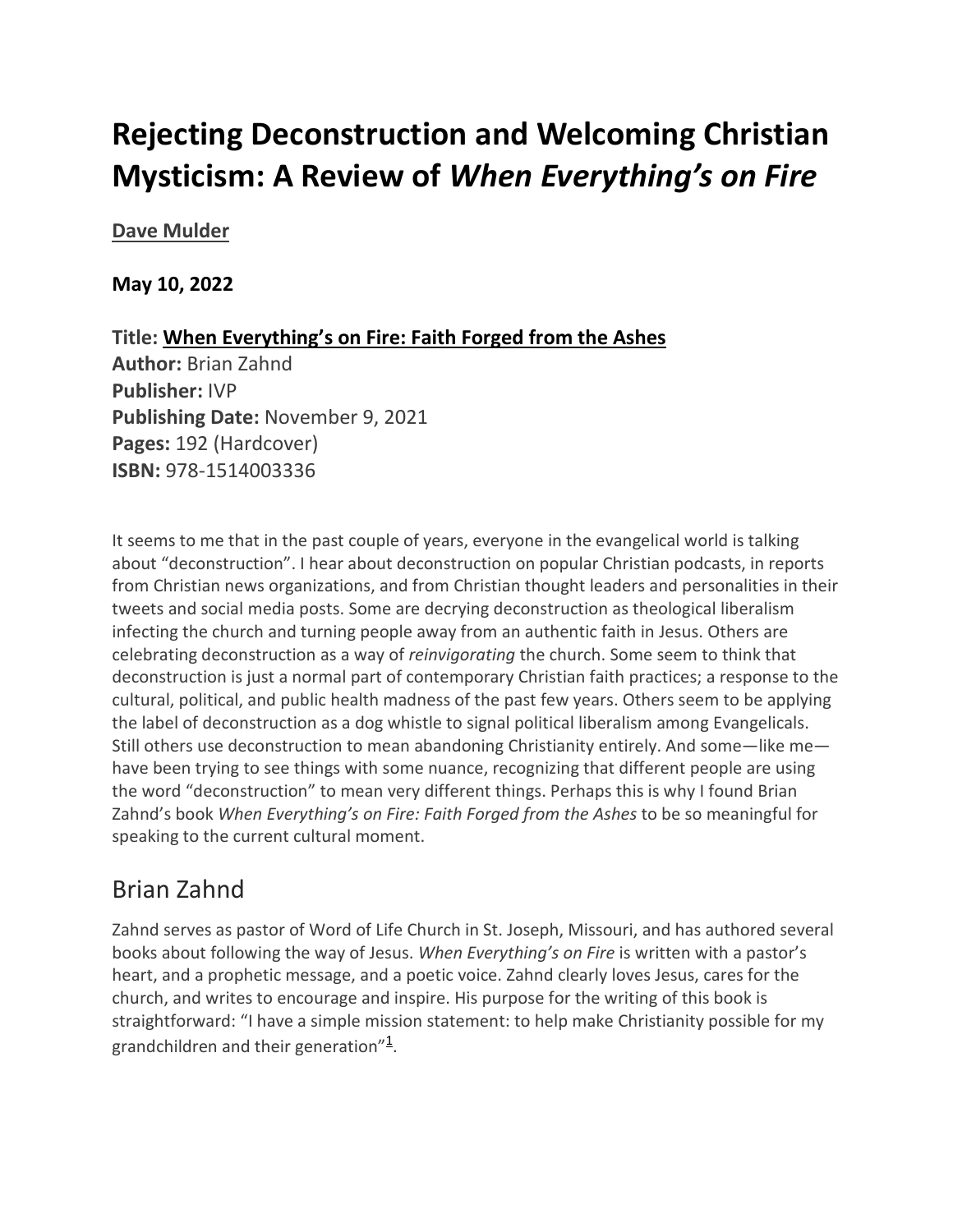As the title of the book might suggest, Zahnd does not shy away from describing the brokenness he sees all around. In the opening of the book, he describes how he began outlining the book in late 2019, and how the book suddenly seemed even more timely at the beginning of 2020:

*Everything was on fire!* A global pandemic. An economic crisis. A day of reckoning for America's systemic racial injustice. Nationwide protests. More police shootings of unarmed Black men. More unrest. More scandals in the church. More politicization of the Christian faith. More political vitriol and violence. More enflamed division. More people losing faith. Indeed, everything's on fire! $\frac{2}{3}$ 

Perhaps it's no wonder, in such a world, that many people—even Christians—have found their foundational beliefs shaken. And perhaps it's no wonder that many long-time church members have begun to re-examine their faith in new ways.

Zahnd begins chapter one by positing, "Once upon a time, we all believed in God"<sup>3</sup>. Here he lays out his premise: in the developments of the modern world as we've shifted into a postmodern culture, Christianity's cultural dominance has declined. He points out that the fastest-growing religious category in the United States today is "none." Perhaps this is part of the cultural narrative that leads some to think that deconstruction is leading to people walking away from organized religion. But Zahnd is not so quick to make that jump, and instead invites us to wander through some historical and philosophical exploration that has led us to the present situation in the church. With evocative chapter titles such as "Deconstructing Deconstruction," "The Day Derrida Died," "The Dark Night of Unknowing," and "All Alone Upstairs," the first section of the book draws from the work of diverse philosophers and writers such as Nietzsche, Kierkegaard, Dostoevsky, Barth, Descartes, Pascal, and C. S. Lewis. But this is not a treatise in philosophy; Zahnd warmly and pastorally charts a course through modernity that helps us understand that the seemingly oh-so-contemporary movement of "deconstruction" has developed over hundreds of years in the church.

Zahnd pushes forward on the contemporary discourse around "deconstruction." At one point, he suggests that deconstruction "seems to be a methodology that has no real endgame. At times, it feels like an invitation to endless cynicism. If as Christians, all we do is deconstruct, we eventually wind up in a world without any more Easters. And a world without Easter is a world without hope—a world on the precipice of nihilism"<sup>4</sup>. That said, Zahnd is very sympathetic to the impulse of rethinking and adjusting course throughout our respective faith journeys. In this, he is providing nuance to the idea of "deconstruction" as some would use it. He asks readers to consider what is at the center of their faith: their theology? The Bible? The church? The very person of Jesus Christ? If Christ remains at the center of the Christian faith, perhaps it makes sense that as we grow and mature in our faith, the expression of our hope in Christ might continue to develop?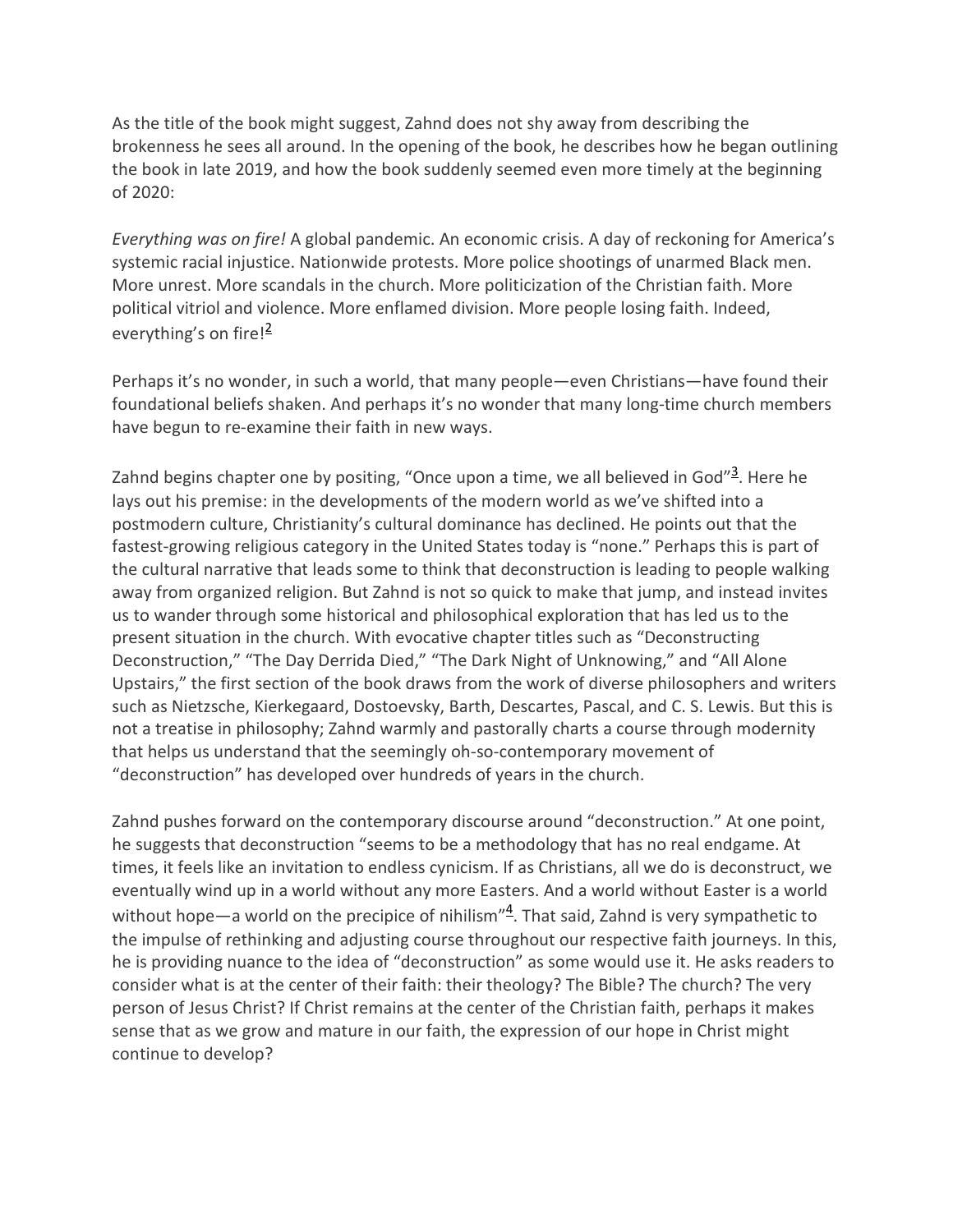To help us understand this development of our faith life and contrast it with the abandonment of faith that is commonly named "deconstruction" today, Zahnd uses an analogy that I found useful and helpful: if it's true that Jesus himself is the center of faith, we build a "theological house" as a palace for King Jesus. Parts of our theological house are passed on to us, and other parts we construct ourselves as we follow and worship Jesus. But occasionally, we look around the theological house we have constructed for Jesus, recognizing that He is *not* the house, and realize that some renovations might be in order. King Jesus remains on the throne, but the remodeling of our theological house can be a restoration project. Zahnd describes his own "remodeling process" that he went through during his middle aged years:

… Some of the rooms in my theological house were largely untouched. Some rooms were only slightly remodeled. But some rooms were too dilapidated to be salvaged—they had to be torn down. A fresh coat of paint would not do, instead the sledgehammer was brought in. I embarked on the massive remodel of my theological house when I reached the point where I had no other choice. I believed in Jesus, but in midlife I became aware of how much of my theology was incongruent with the one who was the true object of my faith. I was willing to sacrifice my theology for my Lord. (p. 48)

Through several chapters, Zahnd explains how this sort of restoration (not "deconstruction") is in fact essential work for continued spiritual growth. He encourages readers to welcome ancient traditions and spiritual disciplines that help to renovate and reinvigorate our faith life. As Zahnd puts it, "wisdom (especially moral and spiritual wisdom) is passed on from generation to generation. To reject all tradition *simply because it is tradition* is juvenile folly"<sup>5</sup> .

In the light of admonition to exploring ancient Christian practices, the final section of the book is an encouragement for contemporary Christ-followers to embrace Christian mysticism. I confess, this sounded strange to me at first. But as I continued reading and reflecting, I realized just how much of my own view of my faith life is still perceived through a modernist, intellectual lens. Is this endemic in Reformed expressions of Christianity, in which I've been so steeped?

Zahnd says, "Religion that resides solely in the intellect is incapable of sustaining faith in our disenchanted age. In a secular epoch, the Christian will either be a mystic or nothing at all"<sup>6</sup>. Perhaps this language of mysticism rubs you the wrong way at first, as it did me.? Zahnd's encouragement is to think of Christian mysticism as *experiencing* God, rather than just *knowing about* God. He gives thoughtful examples from throughout scripture and from church history of people whose lives were fundamentally shifted by their experience of coming into contact with God himself. Abraham. Jacob. Moses. Elijah. Mary. Peter. Paul. Francis of Assisi. Julian of Norwich. John of the Cross. Thomas Merton. And maybe you as well. Perhaps we've made faith too intellectual, and not experiential enough in the Reformed tradition. This book is an invitation for us to recall and experience the history and tradition of the church that extends far back beyond the modern age. Zahnd is welcoming us to embrace mystery and wonder at the person of Jesus Christ.